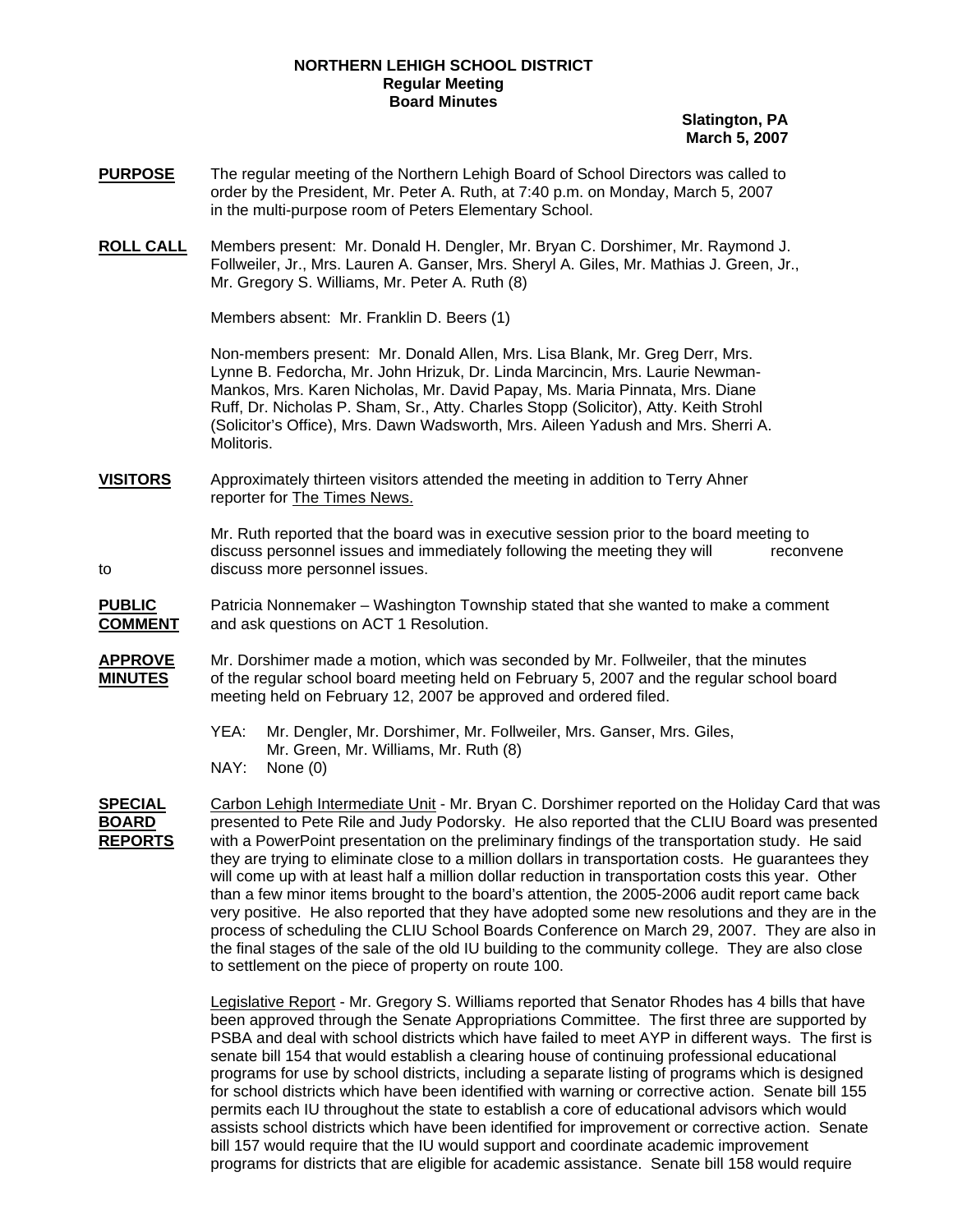each school district to establish a parental involvement program, a parental involvement policy

**SPECIAL** a parental involvement committee. The goal of the bill is to increase parental involvement in the **BOARD** learning process, especially for those students who have scored below proficiency in the PSSA **REPORTS** tests. (cont.)

PSBA has chosen the four statewide legislative priorities. The first is to reduce or eliminate the financial burden of cyber or charter schools. Second, is to increase state funding dealing specifically with special education and changing the funding formula in terms of how much is actually being spent on special education. Third, is to increase options for districts in terms of construction namely in terms of releasing the prevailing wage act. Fourth and final priority is to support legislation which would require a periodic review of state mandated programs ensuring that those programs continue to be funded fully by state and those that are not being funded fully by the state, school districts would have the option of withdrawing from them.

and

Lehigh Carbon Community College - Mr. Mathias J. Green, Jr. stated that the community college has approved the bond issue for purchase of the Intermediate Unit's old building. Instead of leasing the building and actually buying the building outright with a bond issue, it saves the community college about \$200,000.00. He stated that as they were doing this bond they

 decided to look at their already existing bonds and see about refinancing them. They have done that and through that process have saved about \$385,000.00 which will filter back and save money for Northern Lehigh. Mr. Green has requested that the Lehigh Carbon Community College budget be approved at the next regular school board meeting in March.

## Committee Reports and/or Meetings

Minutes of Technology/Buildings and Grounds Committee Meeting held on February 7, 2007 were distributed.

Minutes of the Finance Committee Meeting held on February 7, 2007 were distributed.

Solicitor's Report - Attorney Charles Stopp received information on Act 179 of 2006 which seeks to provide greater protection for children from abuse. He passed this information on to Dr. Sham for him to distribute to the appropriate personnel.

Federal and Other Programs Update - Mrs. Lynne B. Fedorcha reported that the After the Bell Tutoring Program will be completed this week. The tutors will be looking at the data to determine the overall increase in lexile levels and performance on the 4Sight Benchmark Assessment. When the data has been completed, a report will be made available for the board. She stated that on March 13, 2007, Jane Ervin, the CEO for Community Services for Children, Inc., and Paula Margraf, CSC, Inc. Executive Vice President will be visiting the Head Start classroom at Peters Elementary and Board members are invited to attend. She briefly explained the retroactive approval of conference attendance procedures and informed the board that this does not happen frequently but at times there are reasons why this does happen.

Business Manger's Report – Mrs. Lisa Blank reported that she had a meeting with the tax collectors to discuss the tax balancing method change for this year. She also reported that she will be attending a Chamber of Commerce meeting to also give a presentation on the tax balancing method change for this year. She reported that there was an article in the newspaper this week asking for a reassessment of Northampton County. She also reported that they conducted open enrollment last week for medical insurance because of the settlement of the teacher's contract. She also distributed a memo discussing Act 1 requirements for installment payment of real estate taxes for this year.

**PERSONNEL** Mrs. Ganser asked to separate the personnel items A, C and H2 and vote on them separately.

> Mr. Green made a motion, which was seconded by Mrs. Ganser, that the Board of Education approve the following personnel items:

Substitutes - Approve the following individual as a substitute custodian for the 2006-2007 Non- school year at the 2006-2007 substitute rate of \$7.25 per hour.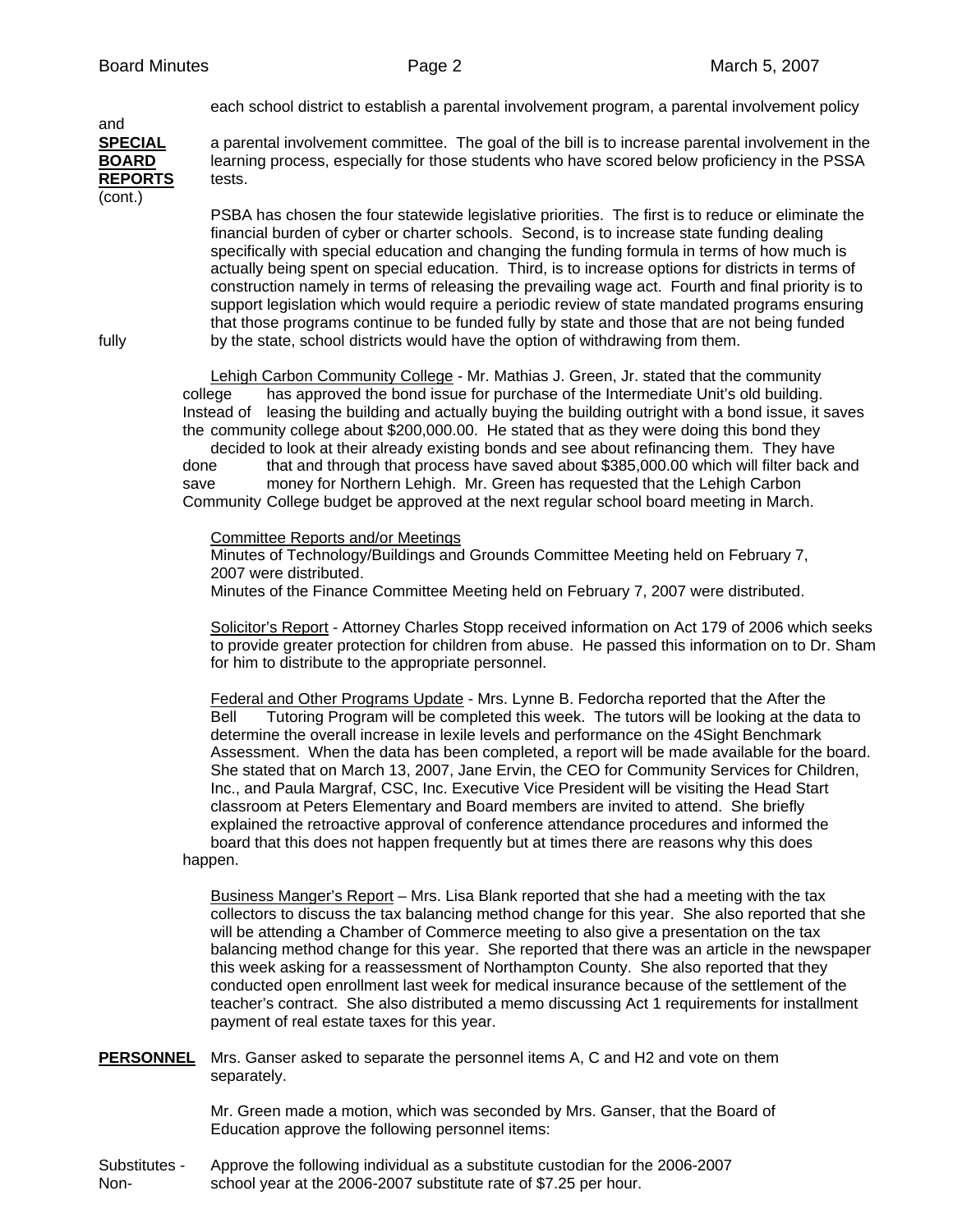## Instructional

| <b>Richard Nichol</b> |  |
|-----------------------|--|
|-----------------------|--|

**PERSONNEL** Approve the following individuals as substitute secretaries/aides for the 2006-2007 school (cont.) year at the 2006-2007 substitute rate of \$7.25 per hour.

Jessica Matyascik

| 2007-2008<br>Co-Curricular<br>Volunteers         | Ryan VanNorman<br><b>Terry Bowman</b><br>Amy Zeiser                                                                                                                                                                                        |                                       | <b>Assistant Football Coach</b><br><b>Assistant Football Coach</b><br><b>Assistant Cross Country Coach</b>                                                                          |          |
|--------------------------------------------------|--------------------------------------------------------------------------------------------------------------------------------------------------------------------------------------------------------------------------------------------|---------------------------------------|-------------------------------------------------------------------------------------------------------------------------------------------------------------------------------------|----------|
| Advertise<br>3 Hr. Aide                          | Approve to advertise for a half-time (3 hrs. per day) Aide for a student with special needs<br>at Peters Elementary School.                                                                                                                |                                       |                                                                                                                                                                                     |          |
| Salary<br>Adjustment                             | the 2006-2007 school year:                                                                                                                                                                                                                 |                                       | Acknowledge the following teacher who has completed the requirements per the Collective<br>Bargaining Agreement that would entitle them to a salary increase for the second half of |          |
|                                                  | <b>Kristin Skinker</b><br>From:<br>To:                                                                                                                                                                                                     | Step 4M                               | Step $4B + 24$                                                                                                                                                                      |          |
| Unpaid<br>Leave of<br>Absence                    | Approve the request of employee #3880, a High School Aide, to take a six week unpaid<br>leave of absence beginning on March 5, 2007. She is planning to return to work upon<br>release from her doctor on or about April 13, 2007.         |                                       |                                                                                                                                                                                     |          |
| Kathleen<br>Heiser                               | YEA:<br>NAY:<br>None $(0)$                                                                                                                                                                                                                 | Mr. Green, Mr. Williams, Mr. Ruth (8) | Mr. Dengler, Mr. Dorshimer, Mr. Follweiler, Mrs. Ganser, Mrs. Giles,                                                                                                                |          |
| Item A<br>Salary<br>Increase<br><b>Greg Derr</b> | Mrs. Ganser made a motion, which was seconded by Mr. Williams that the Board of<br>Education approve the following personnel item:                                                                                                         |                                       |                                                                                                                                                                                     |          |
|                                                  | Upon satisfactorily completing the 6 month probationary period and upon<br>recommendation of the Superintendent, approve a salary increase of \$3,000.00 for<br>Greg Derr, Director of Buildings and Grounds, effective February 22, 2007. |                                       |                                                                                                                                                                                     |          |
|                                                  | <b>ROLL CALL:</b>                                                                                                                                                                                                                          |                                       |                                                                                                                                                                                     |          |
|                                                  | YEA:<br>Mr. Williams, Mr. Ruth (7)                                                                                                                                                                                                         |                                       | Mr. Dengler, Mr. Dorshimer, Mr. Follweiler, Mrs. Giles, Mr. Green,                                                                                                                  |          |
|                                                  | NAY:<br>Mrs. Ganser (1)                                                                                                                                                                                                                    |                                       |                                                                                                                                                                                     |          |
|                                                  | Motion carried.                                                                                                                                                                                                                            |                                       |                                                                                                                                                                                     |          |
| Item C Co-<br>Curricular<br>2006-2007            | Education approve the following personnel item:                                                                                                                                                                                            |                                       | Mr. Green made a motion, which was seconded by Mrs. Giles that the Board of                                                                                                         |          |
|                                                  | Mark Hoffman                                                                                                                                                                                                                               |                                       | Middle School Spring Intramural - Weightlifting                                                                                                                                     | \$758.83 |
|                                                  | YEA:<br>NAY:<br>None $(0)$                                                                                                                                                                                                                 | Mr. Green, Mr. Williams, Mr. Ruth (8) | Mr. Dengler, Mr. Dorshimer, Mr. Follweiler, Mrs. Ganser, Mrs. Giles,                                                                                                                |          |
| Item H <sub>2</sub><br><b>Unpaid Leave</b>       | Mrs. Ganser made a motion, which was seconded by Mrs. Giles that the Board of<br>Education approve the following personnel item:                                                                                                           |                                       |                                                                                                                                                                                     |          |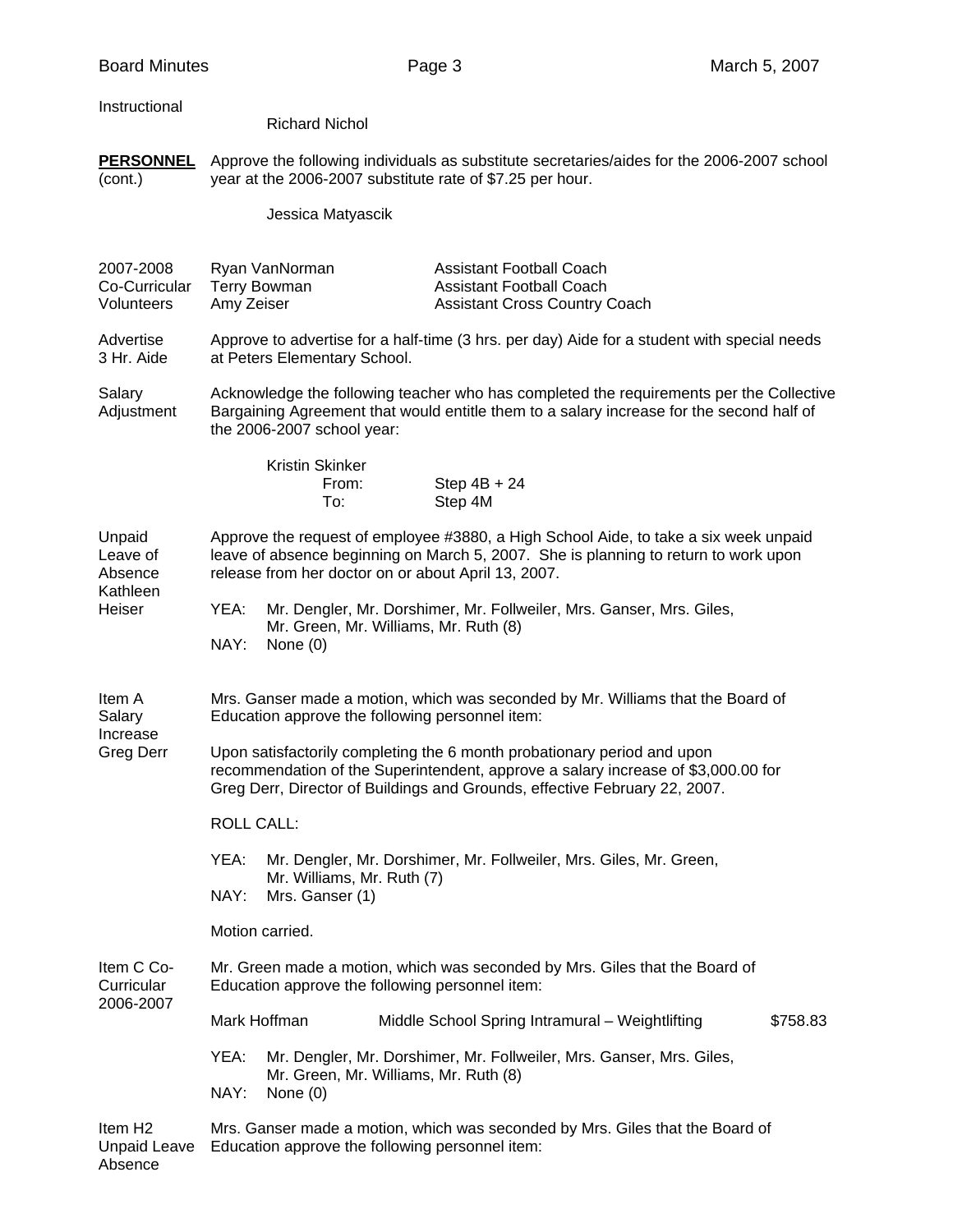| <b>Board Minutes</b>           | Page 4                                                                                                                                                                                                                                                                                                                                                                                                                                                                                        | March 5, 2007 |
|--------------------------------|-----------------------------------------------------------------------------------------------------------------------------------------------------------------------------------------------------------------------------------------------------------------------------------------------------------------------------------------------------------------------------------------------------------------------------------------------------------------------------------------------|---------------|
| Tina Chalk<br>an               | Approve the request of employee #2755, a Slatington Elementary School Cook, to take<br>unpaid leave of absence beginning on January 3, 2007. She is planning to return to work<br>upon release from her doctor on or about February 28, 2007.                                                                                                                                                                                                                                                 |               |
| <u>PERSONNEL</u><br>(cont.)    | YEA:<br>None $(0)$<br>NAY:<br>Mr. Dengler, Mr. Dorshimer, Mr. Follweiler, Mrs. Ganser, Mrs. Giles,<br>Mr. Green, Mr. Williams, Mr. Ruth (8)                                                                                                                                                                                                                                                                                                                                                   |               |
| <u>CONFER-</u><br><b>ENCES</b> | Mr. Dorshimer made a motion, which was seconded by Mr. Williams that the Board of<br>Education approve conference items A-D:                                                                                                                                                                                                                                                                                                                                                                  |               |
|                                | Aileen Yadush - PASA Women's Caucus Conference - May 2-4, 2007 - Hershey, PA -<br>Registration: \$350.00, Lodging: \$189.00, Total Approximate Cost: \$539.00 - Funding:<br>C & I Budget                                                                                                                                                                                                                                                                                                      |               |
|                                | Kristie Borger - Increasing Your Effectiveness as a Reading Specialist or Literacy Coach<br>March 21, 2007 - Allentown, PA - Registration: \$185.00 - Funding: C & I Budget                                                                                                                                                                                                                                                                                                                   |               |
|                                | Gail Lafferty - Increasing Your Effectiveness as a Reading Specialist or Literacy Coach -<br>March 21, 2007 - Allentown, PA - Registration: \$185.00 - Funding: C & I Budget                                                                                                                                                                                                                                                                                                                  |               |
|                                | Diane Ruff - Wellness and Academic Success: From Policy to Action Conference -<br>April 30, - May 1, 2007 - State College, PA - Registration: \$35.00, Travel: \$81.60,<br>Lodging: \$146.76 - Total Approximate Cost: \$263.36 - Funding: Cafeteria Budget                                                                                                                                                                                                                                   |               |
|                                | Mr. Dengler, Mr. Dorshimer, Mr. Follweiler, Mrs. Ganser, Mrs. Giles,<br>YEA:<br>Mr. Green, Mr. Williams, Mr. Ruth (8)<br>NAY:<br>None $(0)$                                                                                                                                                                                                                                                                                                                                                   |               |
| ltem E<br>Conference           | Mr. Williams made a motion, which was seconded by Mr. Green, that the Board of Education<br>approve the following conference item:                                                                                                                                                                                                                                                                                                                                                            |               |
| Addendum                       | Janet Bashore – Practice Discipline Strategies for the Difficult Child – Sponsored by Bureau<br>of Education & Research - February 28, 2007 - Bethlehem, PA - Registration: \$165.00 -<br>Total Approximate Cost: \$165.00 - Funding: IDEA                                                                                                                                                                                                                                                    |               |
|                                | <b>ROLL CALL:</b>                                                                                                                                                                                                                                                                                                                                                                                                                                                                             |               |
|                                | YEA:<br>Mrs. Ganser, Mr. Green, Mr. Williams, Mr. Ruth (4)<br>NAY:<br>Mr. Dorshimer, Mr. Follweiler, Mrs. Giles, Mr. Dengler (4)                                                                                                                                                                                                                                                                                                                                                              |               |
|                                | Motion defeated.                                                                                                                                                                                                                                                                                                                                                                                                                                                                              |               |
| be                             | Mrs. Ganser asked that since this motion was defeated and Mrs. Bashore has already<br>attended the conference, what happens now. Attorney Stopp said that the policy needs to<br>reviewed and if the policy states that the approval process was not done correctly than it<br>would be the responsibility of the person who signed the contract to pay for the conference.<br>The policy will be reviewed by the solicitor and brought back to the board at a later school<br>board meeting. |               |
| POLICY                         | Mr. Green made a motion, which was seconded by Mrs. Ganser that the Board of Education<br>approve the following policy items:                                                                                                                                                                                                                                                                                                                                                                 |               |
| Act 1<br>Tax                   | Resolution Authorizing the May 15, 2007 Primary Ballot Question                                                                                                                                                                                                                                                                                                                                                                                                                               |               |
| Resolution<br>increase         | Background: Act 1 mandates a referendum on whether the school district shall<br>or impose an income tax for the purpose of generating revenues to be used to fund<br>homestead/farmstead property tax exclusions for qualified homestead/farmstead<br>property. The purpose of this resolution is to approve the referendum question and                                                                                                                                                      |               |

 **related steps.**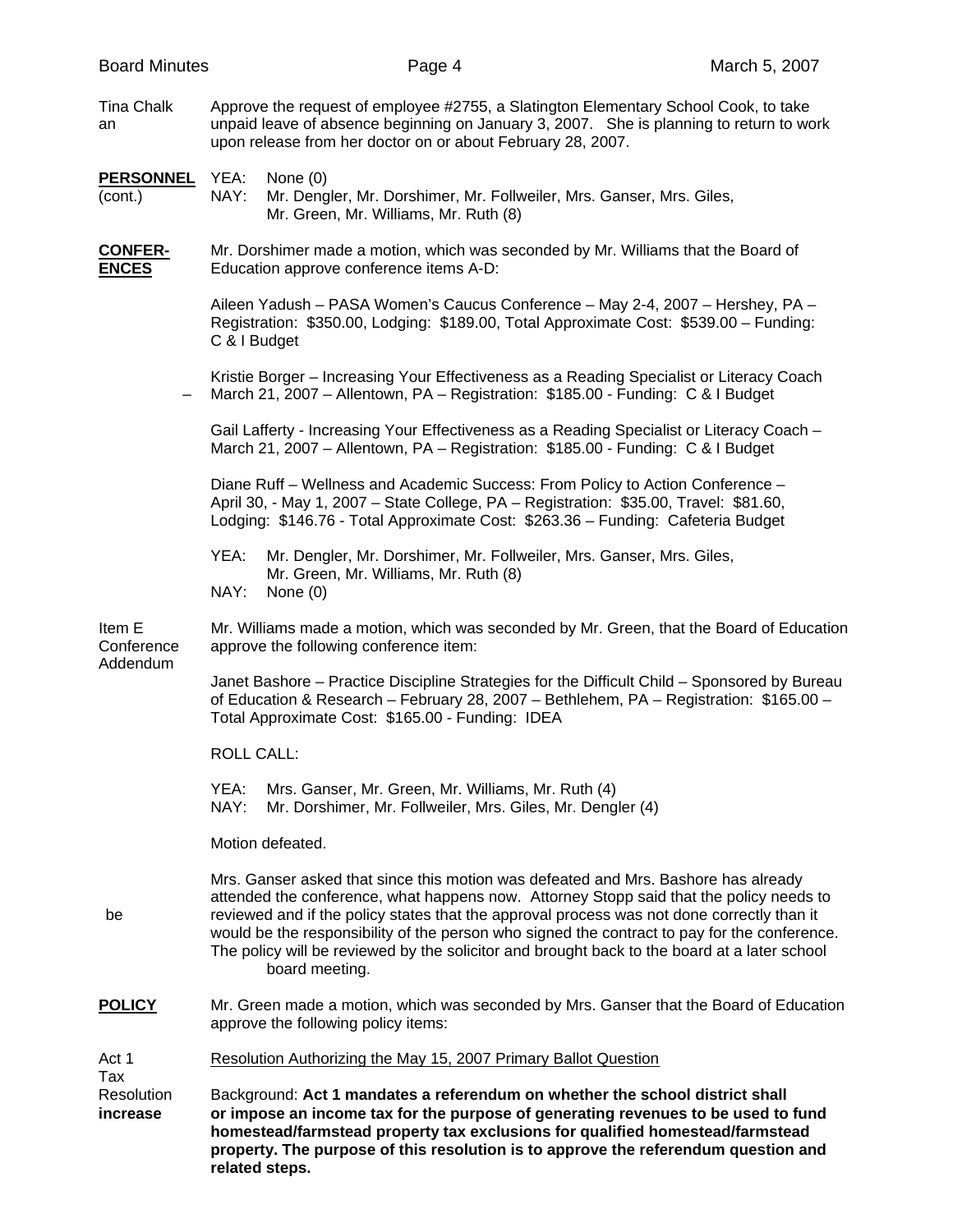|                                                                    | RESOLVED, by the Board of School Directors of Northern Lehigh School District, as<br>follows:                                                                                                                                                                                                                                                                                                                                                                                                                                                                                                                                                                                                                                                                                                                                                                                                                                                                                                                      |
|--------------------------------------------------------------------|--------------------------------------------------------------------------------------------------------------------------------------------------------------------------------------------------------------------------------------------------------------------------------------------------------------------------------------------------------------------------------------------------------------------------------------------------------------------------------------------------------------------------------------------------------------------------------------------------------------------------------------------------------------------------------------------------------------------------------------------------------------------------------------------------------------------------------------------------------------------------------------------------------------------------------------------------------------------------------------------------------------------|
| <b>POLICY</b><br>(cont.)                                           | 1. The school district shall place a referendum question on the May 15, 2007<br>primary election ballot. The referendum question shall be in substantially the<br>following form, with additions or changes (other than the tax rate) as determined by<br>the school board President and election officials prior to the election:                                                                                                                                                                                                                                                                                                                                                                                                                                                                                                                                                                                                                                                                                 |
| revenue<br>to reduce<br>\$342.00                                   | The current earned income tax rate is 1%. Do you favor<br>imposing an additional 1% earned income tax? The<br>generated from the increased tax rate will be used<br>taxes on qualified residential properties<br>(homestead/farmstead) by an estimated amount of                                                                                                                                                                                                                                                                                                                                                                                                                                                                                                                                                                                                                                                                                                                                                   |
|                                                                    | 2. The school district administration, in consultation with the school board, shall<br>prepare and present to election officials a non-legal interpretative statement that shall<br>accompany the referendum question in accordance with the Pennsylvania Election<br>Code.                                                                                                                                                                                                                                                                                                                                                                                                                                                                                                                                                                                                                                                                                                                                        |
|                                                                    | 3. School district officials shall take any and all action necessary or appropriate to<br>carry out the intent of this resolution.                                                                                                                                                                                                                                                                                                                                                                                                                                                                                                                                                                                                                                                                                                                                                                                                                                                                                 |
|                                                                    | 4. Should a majority of electors voting on the May 15, 2007 referendum question vote<br>in the affirmative, the school district shall take action to assess and levy the tax<br>beginning on July 1, 2007. This tax shall be self-executing and shall continue in force<br>on a fiscal year basis without annual reenactment except in a year in which the rate of<br>the tax is changed or the tax is repealed.                                                                                                                                                                                                                                                                                                                                                                                                                                                                                                                                                                                                   |
| <b>Resolution</b><br><b>High School</b><br>Science Lab             | Approve the agreement between Northern Lehigh School District and the Northern Lehigh<br>Education Foundation, Inc., for the building of the Herman P. Snyder Science Lab.                                                                                                                                                                                                                                                                                                                                                                                                                                                                                                                                                                                                                                                                                                                                                                                                                                         |
| Homebound<br>Instruction                                           | It is recommended that the Board of Education grant homebound instruction for a 9 <sup>th</sup><br>Grade Student, Student No.1009350, for five hours per week, effective February 28, 2007<br>and continuing until March 14, 2007.                                                                                                                                                                                                                                                                                                                                                                                                                                                                                                                                                                                                                                                                                                                                                                                 |
| <b>PUBLIC</b><br><b>COMMENT</b><br>primary<br>she<br>and<br>Act 72 | Patricia Nonnemaker - Washington Township asked questions concerning the Act I Tax<br>commission and the referendum question that was to appear on the May 15, 2007<br>ballot. She asked questions concerning the tax base and the money that would be saved<br>on property taxes if the referendum question would pass but stated the taxes that she<br>would have to pay on earned income tax would be greater than the amount of money<br>would be saving on the property tax relief. There was much discussion between her<br>board members Mr. Green and Mr. Williams. She was confused between Act I and<br>and was explained the difference by board members. She also asked questions<br>concerning the budget exception process and Mr. Ruth stated why that was applied for<br>and that it does not have to be used but is there if we need to use it. She stated that she<br>was not in favor of this shift in taxes and urged the public to vote against this ballot<br>question in the May primaries. |
| be<br>οf                                                           | Mr. Dorshimer referenced the contract between the Northern Lehigh Board of Education<br>and the Northern Lehigh Education Foundation, Inc. for the construction of the Herman P.<br>Snyder Science Lab and no where in the contract does it state what will happen if the<br>foundation does not received enough donations to complete the project. Will the board<br>responsible to go to the tax payer and ask them to donate or even raise property taxes to<br>complete the project? There was discussion between board members and members<br>the Education Foundation concerning this issue and what would happen.                                                                                                                                                                                                                                                                                                                                                                                           |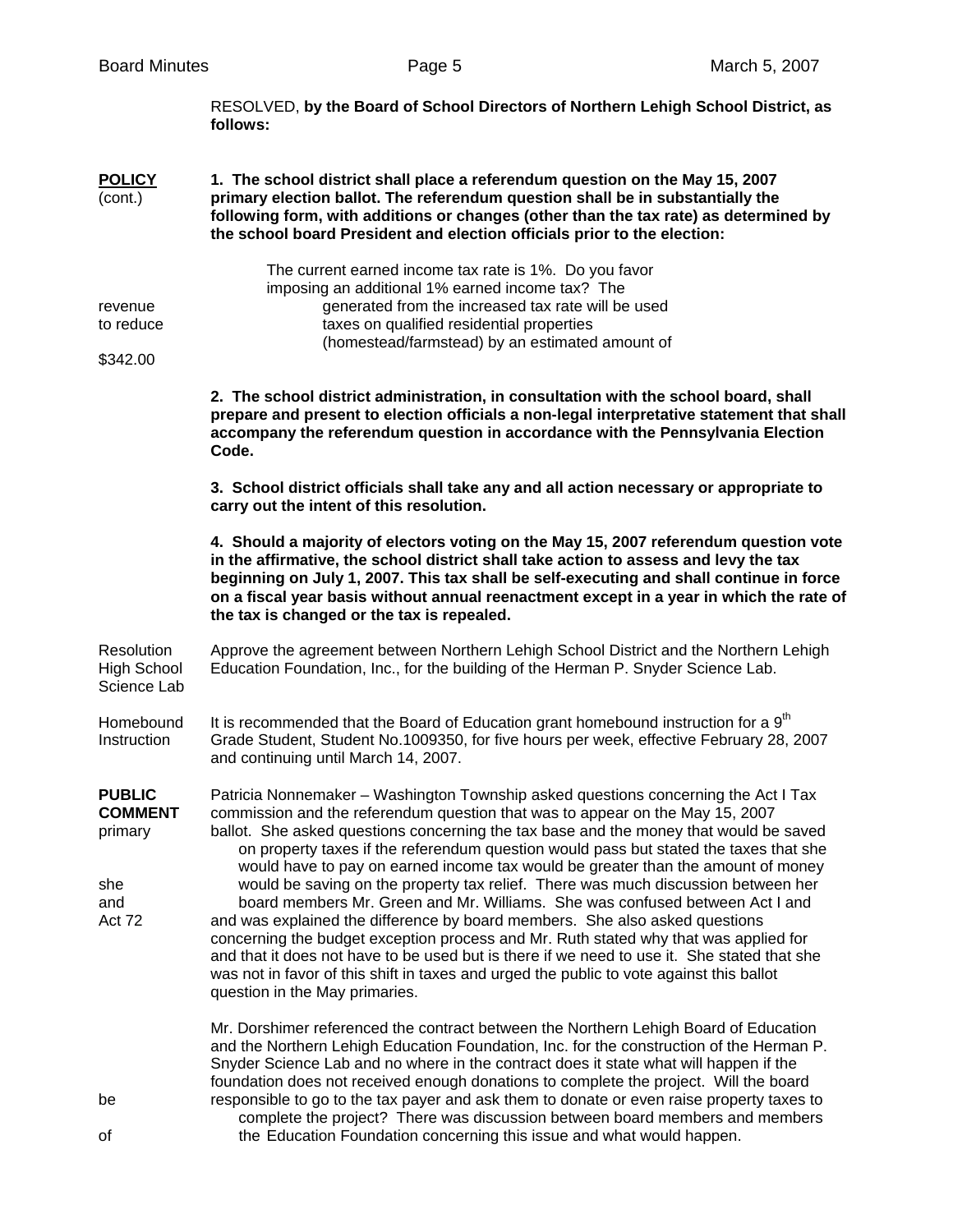|  | <b>Board Minutes</b> |
|--|----------------------|
|--|----------------------|

Motion Mr. Dengler made a motion, which was seconded by Mr. Follweiler that the Board of Tabling Education approve to table the agreement between Northern Lehigh School District and Science Lab the Northern Lehigh Education Foundation, Inc. for the building of the Herman P. Snyder Agreement Science Lab.

| <b>POLICY</b><br>(cont.)                      | <b>ROLL CALL:</b>                                                                                                                                                                                                                                                                                                                                                                                                                                                                                                                                                                                                                                                                                                                                                                                                                                                                                                                                                                                                                                                                                                                                                                                                                                                                                                                                                                                                                                                                                                                                                                                                                                            |  |  |  |
|-----------------------------------------------|--------------------------------------------------------------------------------------------------------------------------------------------------------------------------------------------------------------------------------------------------------------------------------------------------------------------------------------------------------------------------------------------------------------------------------------------------------------------------------------------------------------------------------------------------------------------------------------------------------------------------------------------------------------------------------------------------------------------------------------------------------------------------------------------------------------------------------------------------------------------------------------------------------------------------------------------------------------------------------------------------------------------------------------------------------------------------------------------------------------------------------------------------------------------------------------------------------------------------------------------------------------------------------------------------------------------------------------------------------------------------------------------------------------------------------------------------------------------------------------------------------------------------------------------------------------------------------------------------------------------------------------------------------------|--|--|--|
|                                               | YEA:<br>Mr. Follweiler, Mr. Dengler (2)<br>NAY:<br>Mrs. Ganser, Mrs. Giles, Mr. Green, Mr. Williams, Mr. Dorshimer,<br>Mr. Ruth $(6)$                                                                                                                                                                                                                                                                                                                                                                                                                                                                                                                                                                                                                                                                                                                                                                                                                                                                                                                                                                                                                                                                                                                                                                                                                                                                                                                                                                                                                                                                                                                        |  |  |  |
|                                               | Motion defeated.                                                                                                                                                                                                                                                                                                                                                                                                                                                                                                                                                                                                                                                                                                                                                                                                                                                                                                                                                                                                                                                                                                                                                                                                                                                                                                                                                                                                                                                                                                                                                                                                                                             |  |  |  |
| Vote On<br>Original<br>Motion                 | YEA:<br>Mr. Dengler, Mr. Dorshimer, Mr. Follweiler, Mrs. Ganser, Mrs. Giles,<br>Mr. Green, Mr. Williams, Mr. Ruth (8)<br>NAY:<br>None $(0)$                                                                                                                                                                                                                                                                                                                                                                                                                                                                                                                                                                                                                                                                                                                                                                                                                                                                                                                                                                                                                                                                                                                                                                                                                                                                                                                                                                                                                                                                                                                  |  |  |  |
| <u>OLD</u><br><u>BUSINESS</u>                 | Mr. Dorshimer thanked Julie Harhart for having PennDot remove the snow from<br>the bridge between Walnutport and Slatington.                                                                                                                                                                                                                                                                                                                                                                                                                                                                                                                                                                                                                                                                                                                                                                                                                                                                                                                                                                                                                                                                                                                                                                                                                                                                                                                                                                                                                                                                                                                                 |  |  |  |
| <u>NEW</u><br><b>BUSINESS</b><br>due          | Mr. Dorshimer stated that with all the publicity of what is going on in other districts<br>in dealing with time management he wanted to bring up the need for monitoring,<br>or a way of knowing, that our employees are here at work when they are to be<br>here. He stated that currently we are using an honor system and hourly people<br>are completing time sheets and turning them in for payroll. He said that we have<br>a system here that you can card in and card out and that all it takes is a policy<br>that would record time. He personally believes that all hourly employees should<br>be punching a clock and that way we would know when they were here and not<br>here. We currently have no way of knowing except on the honor system. He is<br>not saying that anyone in the district is dishonest, but with all the newspaper<br>publicity that is going on from time to time he does not want Northern Lehigh to<br>get a black eye and the only way for that not to happen is to be proactive. He<br>says this also happens with salaried employees. From time to time through<br>rumor mills he hears that this employee is not here and it's also on the honor<br>system. He believes that there is a state mandate that even salaried employees<br>are due overtime. Secretaries and other people that are here after hours are<br>overtime if we can not prove by timesheets when a person is here or not here.<br>He will be bringing this up again at the finance committee and buildings and<br>grounds committee meeting so they can look at using our card id system as a<br>punch clock system when the card is swiped. |  |  |  |
| <b>FINANCIAL</b>                              | Mrs. Ganser made a motion, which was seconded by Mrs. Giles, that the Board of Education<br>approve the following financial items:                                                                                                                                                                                                                                                                                                                                                                                                                                                                                                                                                                                                                                                                                                                                                                                                                                                                                                                                                                                                                                                                                                                                                                                                                                                                                                                                                                                                                                                                                                                           |  |  |  |
| <b>Bill Payment</b><br>Construction           | Approve payment of bills from the construction fund account, as presented.                                                                                                                                                                                                                                                                                                                                                                                                                                                                                                                                                                                                                                                                                                                                                                                                                                                                                                                                                                                                                                                                                                                                                                                                                                                                                                                                                                                                                                                                                                                                                                                   |  |  |  |
| Account                                       | YEA:<br>Mr. Dengler, Mr. Dorshimer, Mr. Follweiler, Mrs. Ganser, Mrs. Giles,<br>Mr. Green, Mr. Williams, Mr. Ruth (8)<br>NAY:<br>None $(0)$                                                                                                                                                                                                                                                                                                                                                                                                                                                                                                                                                                                                                                                                                                                                                                                                                                                                                                                                                                                                                                                                                                                                                                                                                                                                                                                                                                                                                                                                                                                  |  |  |  |
| <u>CORR-</u><br><u>ESPON-</u><br><u>DENCE</u> | Mr. Ruth informed the board that at their seats they will find the Bulldog Times, Lehigh<br>Valley Ag Summit II and CLIU information.                                                                                                                                                                                                                                                                                                                                                                                                                                                                                                                                                                                                                                                                                                                                                                                                                                                                                                                                                                                                                                                                                                                                                                                                                                                                                                                                                                                                                                                                                                                        |  |  |  |
| <u> INFOR-</u><br><u>MATION</u>               | Minutes of the Borough of Slatington Parks & Recreation Commission meeting held<br>on February 19, 2007 were distributed.                                                                                                                                                                                                                                                                                                                                                                                                                                                                                                                                                                                                                                                                                                                                                                                                                                                                                                                                                                                                                                                                                                                                                                                                                                                                                                                                                                                                                                                                                                                                    |  |  |  |

 Minutes of the Carbon Lehigh Intermediate Unit 21 Board of Directors meeting held on January 15, 2007 were distributed.